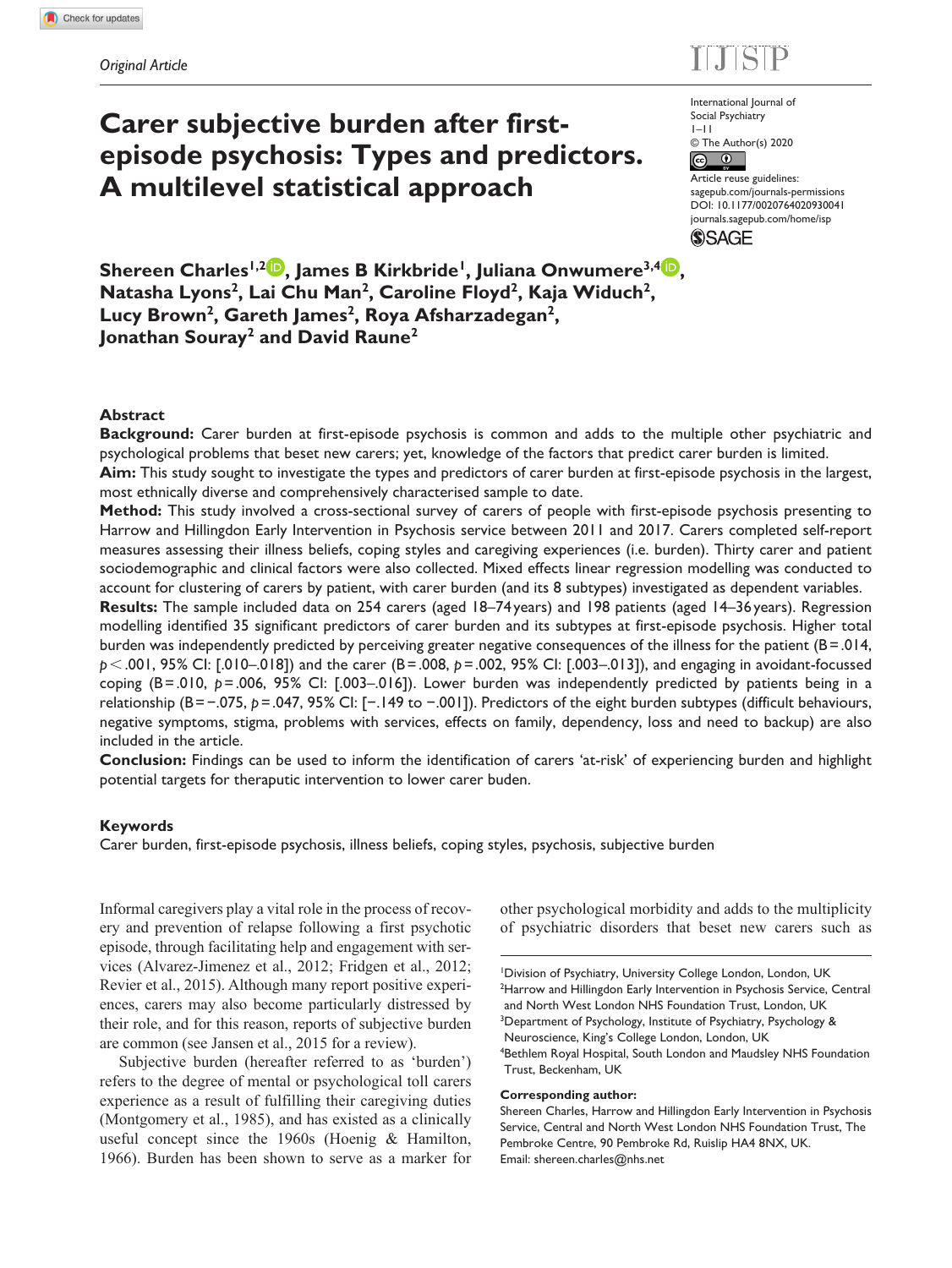anxiety, depressionand post-traumatic stress-disorder (e.g. Barton & Jackson, 2008; Hamaie et al., 2016; Onwumere et al., 2018; Raune & Kuipers, 2000; Raune et al., 2004; Sadath et al., 2017). Approximately one-third of carers looking after patients who are 'at-risk' for, or who have experienced their first psychotic episode will meet the criteria for a psychiatric disorder (Hamaie et al., 2016). This number has been shown to rise up to 57% in carers of individuals with chronic psychosis (Barrowclough & Parle, 1997). This is of considerable importance given that the majority of patients with psychosis reside with their families (50%–70%), particularly during the early stages of the illness (Addington et al., 2001). Hence, an understanding of which carers are most at-risk, and why, is crucial, especially considering a key element of early intervention involves reducing the likelihood of chronic distress for the whole family (Jansen et al., 2015).

When considering which carers are most at-risk, higher burden at first-episode psychosis has been reported in carers who are older (Addington et al., 2003; Boydell et al., 2014) and female (Möller-Leimkühler & Obermeier, 2008; Tennakoon et al., 2000), though findings in are inconsistent (e.g. Boydell et al., 2014; Möller-Leimkühler, 2005). Caring for a younger patient (Addington et al., 2003), with a diagnosis of schizophrenia (Boydell et al., 2014) and a younger illness onset age (Addington et al., 2003) has also been shown to predict higher levels of carer burden. A wider range of patient and carer characteristics that contribute to carer burden are yet to be determined.

In an attempt to explain why carer burden develops, there is growing evidence to support the role of illness beliefs and coping strategies as predictive factors, as captured by the stress-appraisal coping model (Lazarus & Folkman, 1984; Szmukler et al., 1996). However, research thus far has largely focussed on carers of individuals with chronic psychosis (e.g. Barrowclough et al., 2001; Fortune et al., 2005; Kuipers et al., 2007) in comparison to first-episode psychosis (Onwumere et al., 2008; Patel et al., 2014). Where firstepisode psychosis is concerned, there is preliminary evidence to suggest that carers who have an external locus of control, and perceive a more chronic patient illness, report higher levels of burden (Onwumere et al., 2008; Patel et al., 2014). Higher levels of burden has also been identified in carers who anticipate greater negative consequences of the illness for themselves, and for the patient (Onwumere et al., 2008). Among the instruments used to assess illness beliefs, The Illness Perception Questionnaire (Barrowclough et al., 2001) is most commonly used. In 2005, it was expanded (Lobban et al., 2005) to incorporate several other key dimensions of experience. These dimensions include illness identity, causes of the illness, personal blame, treatment control and illness coherence, which, in the context of carer burden, have not yet been investigated.

Research on coping at first-episode psychosis is more established. Greater use of avoidant-focussed coping strategies has been shown to predict higher levels of carer burden more often (Cotton et al., 2013; Hinrichsen & Lieberman, 1999; Onwumere et al., 2011; Scazufca & Kuipers, 1999) than not (Gerson et al., 2011). Emotionfocussed and problem-focussed coping have also been linked to higher carer burden, though in the case of the latter, research is conflicting (Möller-Leimkühler, 2005; Tennakoon et al., 2000). Research has also assessed the relationship between the three coping strategies and various burden domains. Specifically, avoidant-focussed coping has been linked to higher carer burden in the domains of difficult behaviours, negative symptoms, stigma, problems with services, effects on the family, dependency, loss and perceiving a need to provide 'backup support' (Cotton et al., 2013). Problem-focussed coping has been linked to higher levels of carer burden with regard to the effect on family (Tennakoon et al., 2000). Emotion-focussed coping has similarly been linked to higher levels of familial burden, but also burden by dependency (Möller-Leimkühler, 2005; Tennakoon et al., 2000).

Although the aforementioned studies highlight some important predictors of carer burden at first-episode psychosis, many gaps in the literature remain. Findings pertaining to sample characteristics and coping styles are inconclusive, and there is a paucity of literature on illness beliefs. Existing studies on carer burden at first-episode psychosis have also been hampered by methodological limitations including small sample sizes and limited ethnic diversity, rendering results difficult to generalise beyond Caucasian females from an English-speaking background (Boydell et al., 2014; Cotton et al., 2013). Moreover, previous research has reported results on one carer only (Addington et al., 2003; Cotton et al., 2013; Hinrichsen & Lieberman, 1999; Möller-Leimkühler & Obermeier, 2008; Onwumere et al., 2008, 2011; Scazufca & Kuipers, 1999; Tennakoon et al., 2000), despite patients with psychosis often reporting having multiple carers (see Jansen et al., 2015 for a review). To address these gaps, the current study sought to establish the predictors of carer burden at first-episode psychosis. Where these variables are concerned, this study contains the largest, most ethnically diverse and comprehensively characterised sample to date.

## **Hypotheses**

Hypotheses were formed before data collection and where there was previous literature to draw upon, as detailed in Table 1. Where hypotheses have not been formed, we consider the research to be exploratory by nature.

# **Method**

### *Design and sample*

This was a cross-sectional study that utilised data from carers of people with first-episode psychosis presenting to the Harrow and Hillingdon Early Intervention in Psychosis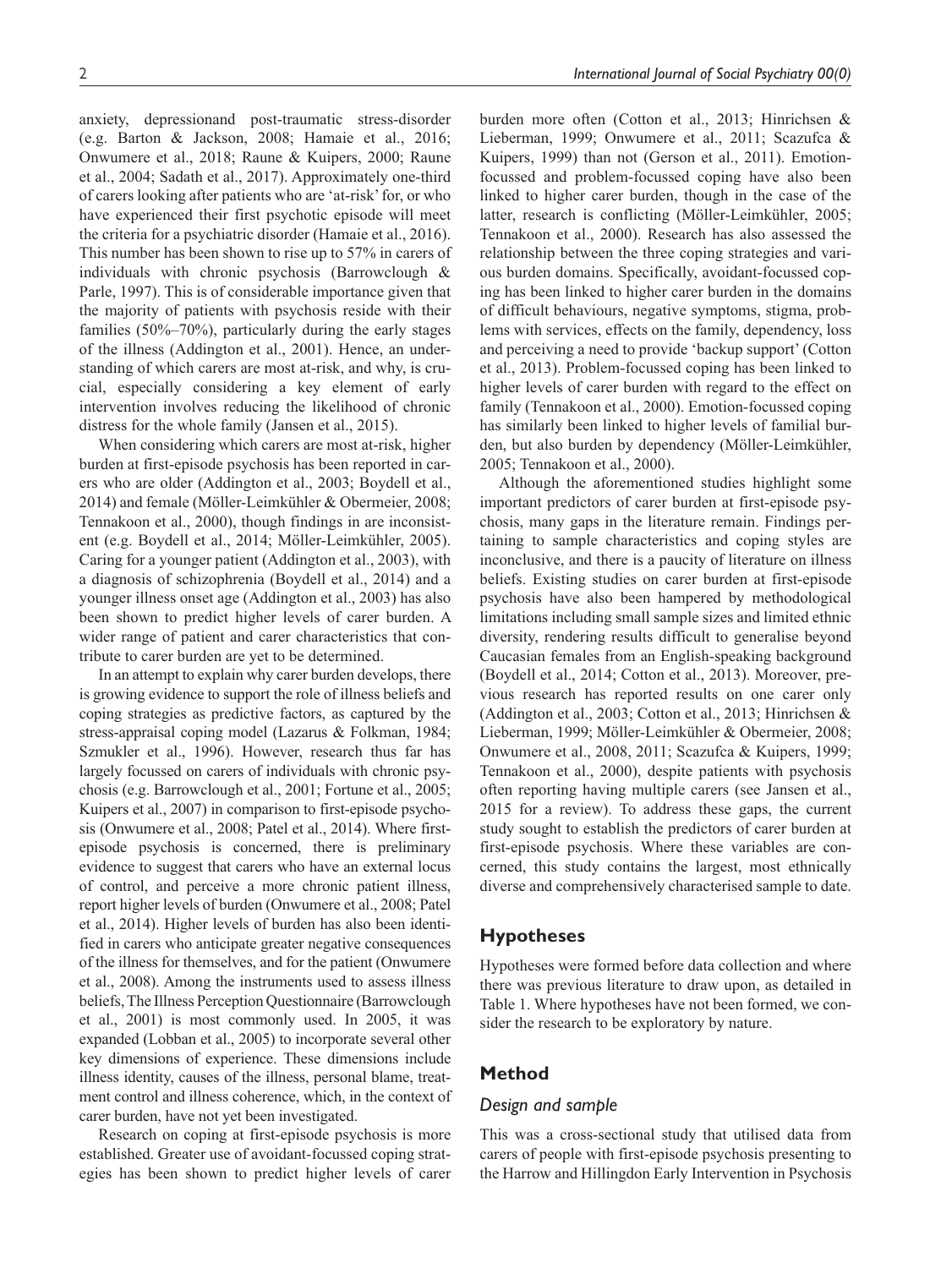#### **Table 1.** Hypotheses for this study.

| No.            | Hypothesis                                                                                                                                                                                                                                                                                   | Supporting literature                                                                                                  |
|----------------|----------------------------------------------------------------------------------------------------------------------------------------------------------------------------------------------------------------------------------------------------------------------------------------------|------------------------------------------------------------------------------------------------------------------------|
|                | Carers who look after younger patients will report higher levels of total<br>negative burden.                                                                                                                                                                                                | Addington et al. (2003)                                                                                                |
| $\overline{2}$ | Carers who look after a patient with a diagnosis of schizophrenia will report<br>higher levels of total negative burden.                                                                                                                                                                     | Boydell et al. (2014)                                                                                                  |
| 3              | Carers who look after a patient with a younger illness onset age will report<br>higher levels of total negative burden.                                                                                                                                                                      | Addington et al. (2003)                                                                                                |
| 4              | Carers who perceive a more chronic illness timeline will report higher<br>levels of total negative burden.                                                                                                                                                                                   | Onwumere et al. (2008)                                                                                                 |
| 5              | Carers who perceive greater negative consequences of the illness for<br>themselves and the patient will report higher levels of total negative burden.                                                                                                                                       | Onwumere et al. (2008)                                                                                                 |
| 6              | Carers who adopt more avoidant-focussed coping styles will report higher<br>levels of total negative burden, and specifically, in the domains of difficult<br>behaviours, negative symptoms, stigma, problems with services, effects on<br>the family, dependency, loss and need to back up. | Hinrichsen and Lieberman (1999);<br>Scazufca and Kuipers (1999);<br>Onwumere et al. (2011) and<br>Cotton et al. (2013) |
| 7              | Carers who adopt more emotion-focussed coping styles will report higher<br>levels of total negative burden, and specifically in the domains of the effect<br>on family, and dependency.                                                                                                      | Tennakoon et al. (2000) and<br>Möller-Leimkühler (2005)                                                                |
| 8              | Carers who adopt more problem-focussed coping styles will report higher<br>levels of burden with regard to the effect on family.                                                                                                                                                             | Tennakoon et al. (2000)                                                                                                |

Service between July 2011 and January 2017. The service is part of the National Health Service (NHS) and accepts individuals aged between 14 and 35 years who meet the criteria for a first-psychotic episode. All service users with an identifiable carer were eligible for inclusion in the study. Carers were described as those who assumed an unpaid caregiving role for an identified patient. Carer assessments were conducted face-to-face, via phone or email by graduate-level assistant psychologists following the patient's referral to the service. In many instances, patients had more than one carer, so data were collected for each carer separately and were treated as independent entries. All carers included in this study gave written informed consent for publication.

## *Measures*

#### *Predictor variables*

*Sample characteristics.* In total, 18 carer demographic characteristics were collected including ethnicity, relationship status and weekly hours of face-to-face contact with the patient.

A total of 12 patient demographic and clinical characteristics were collected including diagnosis category, age at illness onset and duration of untreated psychosis.

*Illness beliefs.* Illness beliefs were assessed using the 147-item Illness Perception Questionnaire for Schizophrenia: Relatives Version (IPQS-RV; Lobban et al., 2005). Respondents rated their agreement with a series of statements on a 5-point Likert-type scale, ranging from 1 (*strongly disagree*) to 5 (*strongly agree*). The subscales used in this study were as follows: consequences of the illness (carer and patient subscales), control over the illness (carer and patient subscales), chronicity of the illness, blame (carer and patient subscales), treatment control (carer and patient subscales) and illness coherence. The IPQS-RV subscales used in this study have been shown to have good internal consistency and have been used in firstepisode psychosis carer populations (e.g. Barrowclough et al., 2014; Lobban et al., 2005).

*Coping styles.* Coping strategies were assessed using the 30-item Coping Orientation to Problems Experienced (COPE) Inventory (Carver et al., 1989; Carver & Scheier, 1994). The COPE consists of 15 subscales which can be grouped to produce three broad styles of coping: avoidantfocussed coping (denial, focus on and venting of emotions, behavioural disengagement, alcohol-drug disengagement, mental disengagement); problem-focussed coping (active coping, planning, suppression of competing activities, restraint coping, seeking of instrumental social support) and emotion-focussed coping (seeking of emotional social support, positive reinterpretation and growth, acceptance, turning to religion, humour). Respondents indicated how often they engaged in a variety of practices on a 4-point Likert-type scale, ranging from 1 (*I have never done this*) to 4 (*I have done this a lot*). The COPE subscales have good internal consistency and have been used in firstepisode carer populations (e.g. Baumstarck et al., 2017; Gerson et al., 2011; Raune et al., 2004).

#### *Outcome variables*

*Burden.* Carer burden was assessed using the 66-item Experience of Caregiving Inventory (ECI; Szmukler et al., 1996). The ECI was considered the most robust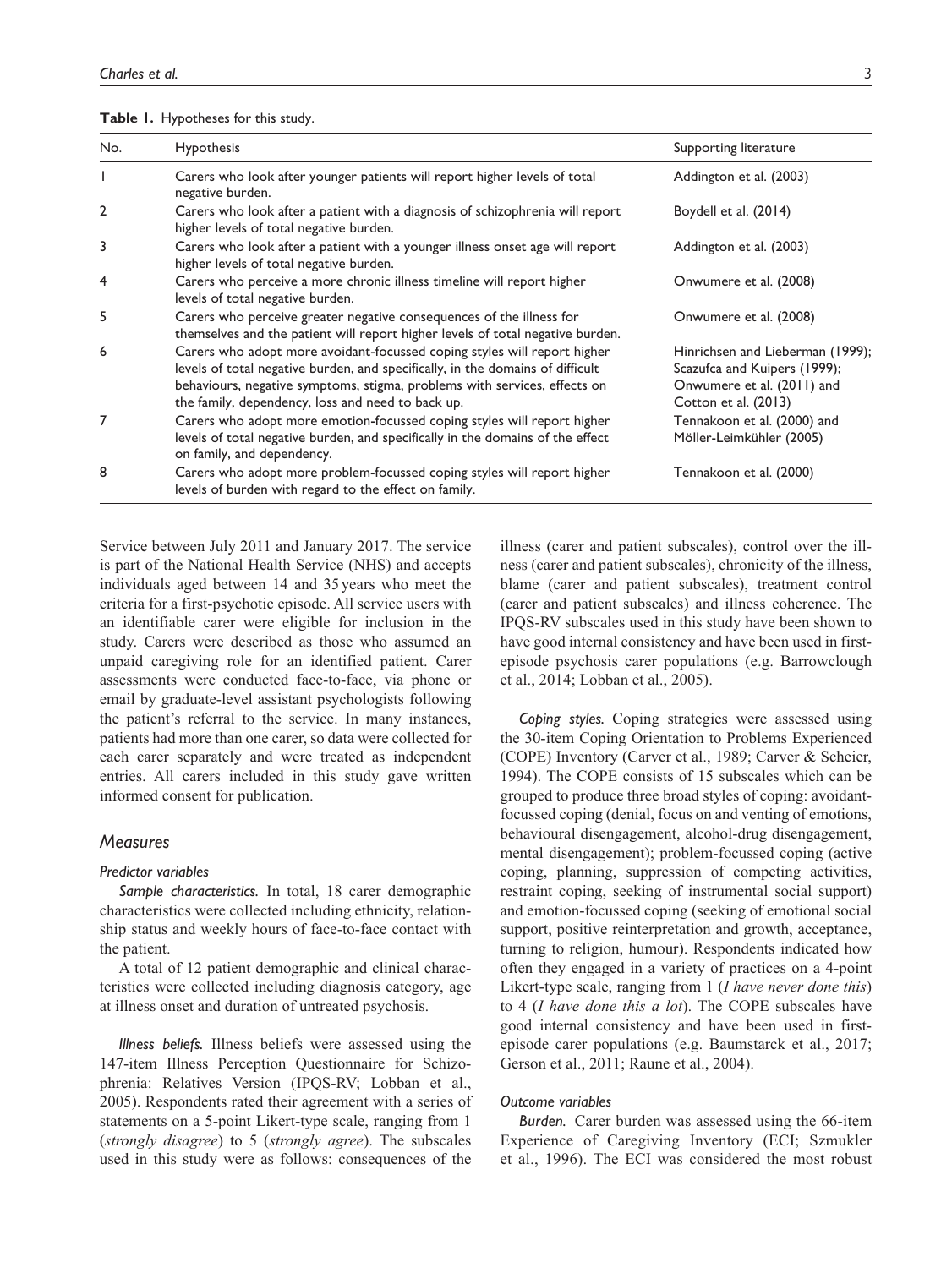instrument, given the various validation limitations concerning alternative measures (see Reine et al., 2004 for a review). The ECI is one of few that has been validated using a factorial analysis and has been additionally assessed for external validity. Alternative measures of carer burden have also been criticised on the basis that they are not grounded in existing psychological theory. From this perspective, the ECI assesses caregiving appraisals within a stress-coping paradigm (Lazarus & Folkman, 1984). Respondents rated how frequently they thought about aspects of their caregiving role or specific problems over the previous month on a 5-point Likerttype scale, ranging from 0 (*never)* to 4 (*nearly always*). The following subscales were used in the present study: difficult behaviours, negative symptoms, stigma, problems with services, effects on family, dependency, loss and need to backup. Combining scores from each of the subscales produced a total negative burden score, which was the main outcome measure used within the present study. Negative total scores ranged from 0 to 208, with higher scores indicating greater levels of carer burden. As secondary outcomes, we also considered each of the eight ECI subscales separately. The ECI subscales used in this study have good to excellent internal consistency  $(\alpha = .74–.91)$ . The ECI also has strong face validity and has been extensively used in first-episode psychosis carer populations (e.g. Patterson et al., 2005; Szmukler et al., 1996; Tomlinson et al., 2013).

## *Data analysis*

Data were initially subject to descriptive statistics, using the SPSS statistical software, Version 24. Descriptive statistics were used to describe sample characteristics and to summarise carers' ECI scores.

Inferential statistics were conducted in two phases for each of the eight ECI subscales and total negative burden. First, univariable mixed effects linear regressions (West et al., 2015) were conducted to investigate the relationship between potential predictor variables and burden outcomes. Mixed effects linear regressions were chosen to control for clustering within the data as many patients had more than one carer who participated in the study. The Bayesian Information Criterion (BIC) was obtained for each univariable regression model, where a lower BIC was indicative of a 'better fit'. BIC values were subsequently ranked in ascending order. This would inform the order by which variables were removed from multivariable models. In the second phase, null models were fitted to quantify the strength of patient-level clustering within the data for each outcome variable, estimated from the intraclass correlation coefficient (ICC). Following this, a series of multivariable regressions were constructed, and backward eliminations were performed to identify which predictors were associated with each outcome. Variables were removed sequentially in order of poorest fit (highest BIC) from univariable modelling, with improvement in model fit assessed via likelihood-ratio tests (LRTs). At the end of this process we re-checked that dropped variables did not improve model fit until a final model was ascertained. Inferential statistics were obtained using the STATA statistical software, Version 15 and all analyses were performed at a level of statistical significance set at  $p < .05$ .

# **Results**

Of a possible total of 257 carers that were assessed, 254 (98.8%) carers and 198 patients with first-episode psychosis consented to publication of their data. Carer descriptives revealed that approximately two-thirds were female (67.3%), parental carers (82.3%), who lived with the patient (86.2%). Carers had a median of 40.0 hours of face-to-face contact with the patient per week.

Patient descriptives revealed that most were male (61.6%), with a primary diagnosis of Schizophrenia (71.8%) and a median illness onset of 20.9years. The median length of psychosis was 14.8months. The majority did not have a partner (87.3%) and were unemployed (83.5%). A full list of carer and patient demographic and clinical characteristics are summarised in Table 2.

Table 3 details the final multivariable models for total negative burden and each of the eight ECI subscales. In support of our hypotheses, negative beliefs about the consequences of the illness for the patient  $(p < .001)$  and the carer  $(p=.002)$ , as well as avoidant-focussed coping  $(p=.006)$ , were independently associated with total negative burden. Avoidant-focussed coping also predicted burden by difficult behaviours ( $p < .001$ ), stigma ( $p = .027$ ), the effect on family  $(p=.001)$  and loss  $(p < .001)$ .

# *Summary of Independent Predictors*

Of 43 potential predictor variables that were investigated, 14 variables were independently associated with carer burden in the multivariable models. Beliefs relating to the consequences of the illness for the patient and the carer, behavioural avoidance, and patient employment status were the variables most commonly associated with carer burden outcomes. Negative beliefs about the consequences of the illness for the patient predicted eight types of burden (total negative burden, difficult behaviours, negative symptoms, stigma, effects on family, dependency, loss and need to backup). Negative beliefs about the consequences of the illness for the carer predicted five types of carer burden (total negative burden, stigma, problems with services and dependency and need to backup), as did behavioural avoidance (total negative burden, difficult behaviours,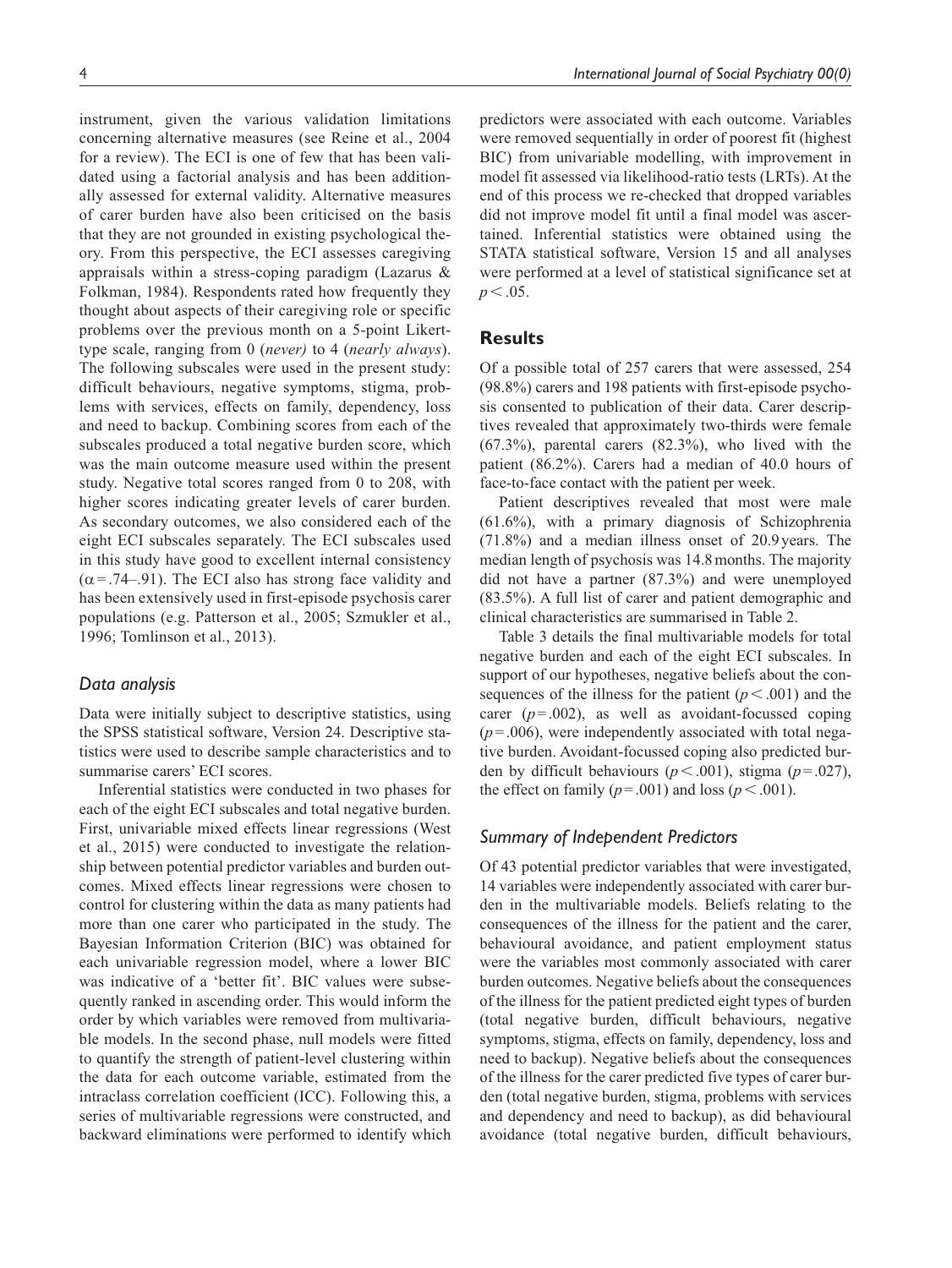| Variable                                                                           | n   | Descriptive value      |
|------------------------------------------------------------------------------------|-----|------------------------|
| <b>Carer characteristics</b>                                                       |     |                        |
| Age (years): mean (SD), range                                                      | 253 | 49.4 (10.9), 18.1-74.3 |
| Gender (female), n (%)                                                             | 254 | 171(67.3)              |
| Religion, n (%)                                                                    | 239 |                        |
| No religion                                                                        |     | 19(7.9)                |
| Christian                                                                          |     | 109 (45.6)             |
| Muslim                                                                             |     | 51(21.3)               |
| Sikh                                                                               |     | 15(6.3)                |
| Hindu                                                                              |     | 33 (13.8)              |
| Other religion                                                                     |     | 12(5.0)                |
| Ethnicity, n (%)                                                                   | 252 |                        |
| White                                                                              |     | 84 (33.3)              |
| Asian                                                                              |     | 59 (23.4)              |
| <b>Black</b>                                                                       |     | 50 (19.8)              |
| Mixed race/other                                                                   |     | 97 (38.8)              |
| English is carer's first language, n (%)                                           | 251 | 150 (59.8)             |
| Born in United Kingdom, n (%)                                                      | 250 | 97 (38.2)              |
| Age carer came to the United Kingdom (years): median (SD), range                   | 49  | 22.0 (12.1), 0.25-55.0 |
| Married/has a partner, n (%)                                                       | 253 | 184 (72.7)             |
| In paid employment, n (%)                                                          | 252 | 156(61.9)              |
| Relationship to patient, n (%)                                                     | 254 |                        |
| Parent/step-parent                                                                 |     | 209 (82.3)             |
| Sibling                                                                            |     | 15(5.9)                |
| Partner                                                                            |     | 21(8.3)                |
| Other relation                                                                     |     | 9(3.5)                 |
| Primary carer for patient, n (%)                                                   | 252 | 220 (87.3)             |
| Caring for patient continually since the onset of psychosis, $n$ (%)               | 253 | 239 (94.5)             |
| Length of caring for patient since onset of psychosis (months): median (SD), range | 244 | 14.0 (15.2), 0.50-72.0 |
| Lives with patient, $n$ (%)                                                        | 254 | 219 (86.2)             |
| Hours of face-to-face contact per week: median (SD), range                         | 245 | 40.0 (33.0), 0-143.0   |
| High face-to-face contact ( $\geq 35$ hours), n (%)                                | 245 | 151(61.6)              |
| Cares for another person, n (%)                                                    | 254 | 106(41.7)              |
| Care for another person with psychosis, n (%)                                      | 251 | 16(6.4)                |
| <b>Patient characteristics</b>                                                     |     |                        |
| Age (years): median (SD), range                                                    | 198 | 22.5 (4.94), 14.0-36.4 |
| Gender (female), n (%)                                                             | 198 | 76 (38.4)              |
| Diagnosis category                                                                 | 195 |                        |
| Schizophrenia spectrum                                                             |     | 140(71.8)              |
| Affective psychoses                                                                |     | 34 (17.4)              |
| Other diagnosis                                                                    |     |                        |
|                                                                                    | 49  | 21(10.8)               |
| Religion, n (%)                                                                    |     |                        |
| No religion<br>Christian                                                           |     | 23(15.4)               |
| Muslim                                                                             |     | 56 (37.6)<br>35(23.5)  |
| Sikh                                                                               |     |                        |
| Hindu                                                                              |     | 7(4.7)                 |
|                                                                                    |     | 21(14.1)               |
| Other religion                                                                     |     | 7(4.7)                 |
| Ethnicity, n (%)                                                                   | 189 |                        |
| White                                                                              |     | 68 (36.0)              |
| Asian                                                                              |     | 60(31.7)               |
| <b>Black</b>                                                                       |     | 37 (19.6)              |
| Mixed race/other                                                                   |     | 24 (12.7)              |

*(Continued)*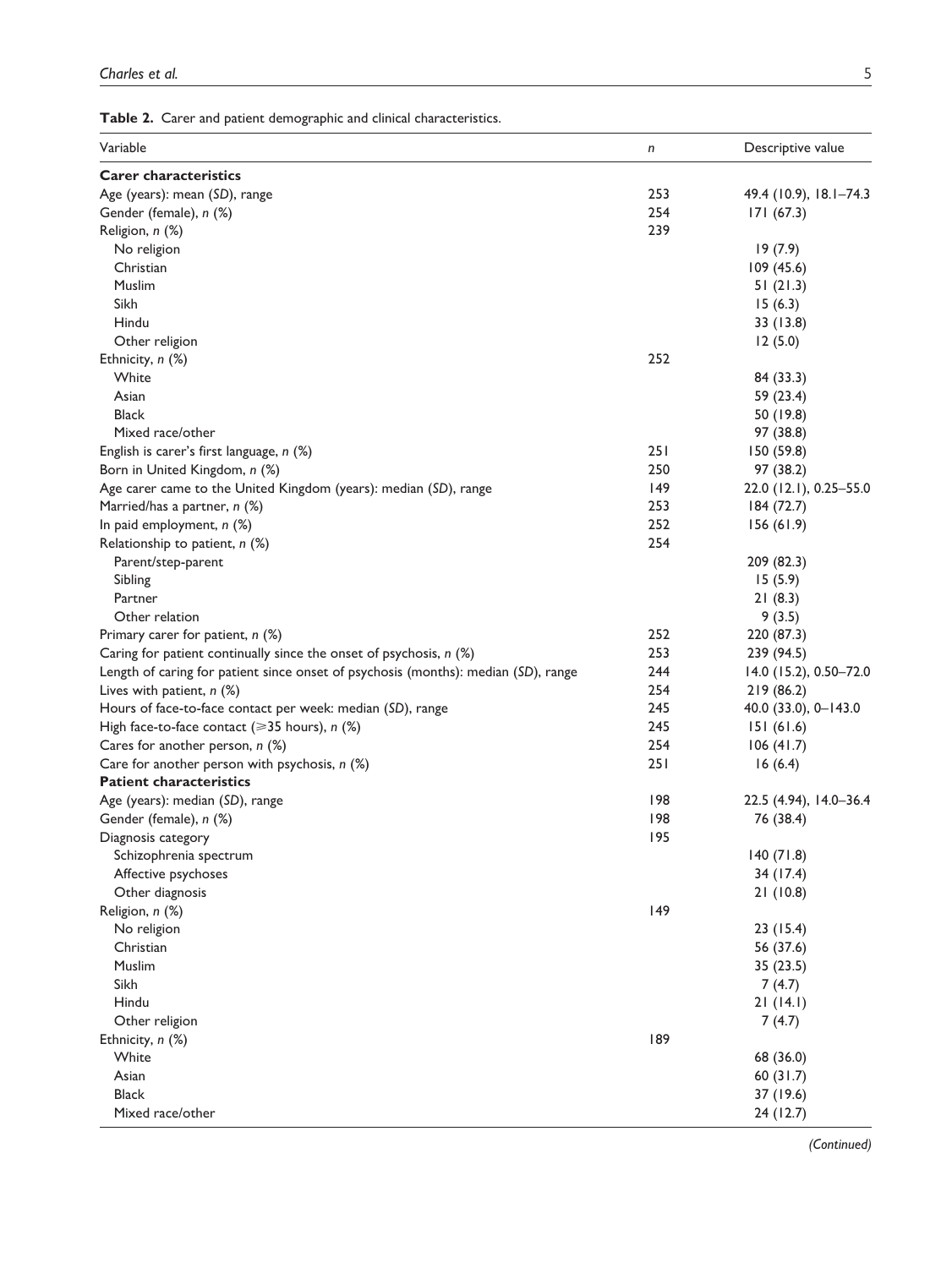# **Table 2.** (Continued)

| Variable                                                     | n   | Descriptive value      |
|--------------------------------------------------------------|-----|------------------------|
| English as first language, $n$ (%)                           | 194 | 161(83.0)              |
| Married/has a partner, $n$ (%)                               | 197 | 25(12.7)               |
| In paid employment, $n$ (%)                                  | 194 | 32(16.5)               |
| Age at illness onset (years): median (SD), range             | 187 | 20.9 (5.03), 11.5-35.3 |
| Duration of untreated psychosis (months): median (SD), range | 176 | $1.00$ (7.53), 0-51.0  |
| Length of psychosis (months): median (SD), range             | 185 | 14.8 (15.4), 0.23-68.0 |
| Inpatient at time of carer's assessment, $n$ (%)             | 194 | 20(10.1)               |

*SD*: standard deviation, *n*: number of cases in analysis.

| Table 3. Final multivariable linear regression models of total negative burden and the eight ECI subscales. |  |  |  |
|-------------------------------------------------------------------------------------------------------------|--|--|--|
|-------------------------------------------------------------------------------------------------------------|--|--|--|

| Variable                                                                                     | B [95% CI]                                                | SE           | t               | p value                                        | Prob $>\chi^2$   |
|----------------------------------------------------------------------------------------------|-----------------------------------------------------------|--------------|-----------------|------------------------------------------------|------------------|
| Model 1: Total negative burden $(n=209)$<br>Negative illness beliefs about the consequences  | $.014$ $[.010 - .018]$                                    | .002         | 6.46            | Global $p < .001$<br>p < .001                  | p < .001         |
| for the patient (H5)                                                                         |                                                           |              |                 |                                                |                  |
| Negative illness beliefs about the consequences<br>for the carer (H5)                        | .008 [.003-.013]                                          | .003         | 3.19            | .002                                           | .002             |
| Avoidant-focussed coping (H6)<br>Patient relationship status (in a relationship/<br>married) | $.010$ $-.003 - .016$ ]<br>$-.075$ [ $-.149$ to $-.001$ ] | .003<br>.038 | 2.79<br>$-2.00$ | .006<br>.047                                   | .008<br>p < .001 |
|                                                                                              |                                                           |              |                 | Adjusted $R^2 = .4620$<br>$ICC = .512$         |                  |
| Model 2: Difficult behaviours $(n = 184)$                                                    |                                                           |              |                 | Global $p < .001$                              |                  |
| Negative illness beliefs about the consequences<br>for the patient                           | .018 [.011 -.025]                                         | .004         | 4.98            | p < .001                                       | p < .001         |
| Negative illness beliefs about the cyclical nature<br>of the illness                         | .025 [.007-.043]                                          | .009         | 2.74            | .007                                           | .008             |
| Avoidant-focussed coping (H6)                                                                | .024 [.011 -.036]                                         | .006         | 3.80            | p < .001                                       | p < .001         |
| Patient inpatient status (inpatient at the time of<br>carer's assessment)                    | .158 [.008-.307]                                          | .076         | 2.08            | .039                                           | .036             |
| Carer relationship status (in a relationship/<br>married)                                    | $-.131$ [ $-.227$ to $-.036$ ]                            | .049         | $-2.71$         | .007                                           | .008             |
|                                                                                              |                                                           |              |                 | Adjusted $R^2 = .3495$<br>$ICC = .510$         |                  |
| Model 3: Negative symptoms $(n = 197)$                                                       |                                                           |              |                 | Global $p < .001$                              |                  |
| Negative illness beliefs about the consequences<br>for the patient                           | .024 [.018-.030]                                          | .003         | 8.23            | p < .001                                       | p < .001         |
| Patient sex (female)                                                                         | $-.075$ [-.154 to .005]                                   | .040         | $-1.86$         | .065<br>Adjusted $R^2$ = .2637<br>$ICC = .574$ | .049             |
| Model 4: Stigma $(n = 193)$                                                                  |                                                           |              |                 | Global $p < .001$                              |                  |
| Negative illness beliefs about the consequences<br>for the carer                             | .011 [.002-.020]                                          | .005         | 2.33            | .021                                           | .019             |
| Negative illness beliefs about the consequences<br>for the patient                           | .010 [.002-.019]                                          | .004         | 2.38            | .018                                           | .017             |
| Avoidant-focussed coping (H6)                                                                | .015 [.002-.027]                                          | .007         | 2.23            | .027                                           | .025             |
| Patient employment status (employed)                                                         | $-.189$ [-.313 to -.064]                                  | .063         | $-2.99$         | .003<br>Adjusted $R^2 = .2385$<br>$ICC = .040$ | .003             |
| Model 5: Problems with services $(n = 196)$                                                  |                                                           |              |                 | Global $p < .001$                              |                  |
| Negative illness beliefs about the consequences<br>for the carer                             | .010 [.005 -.016]                                         | .003         | 3.68            | p < .001                                       | p < .001         |
| Carer age                                                                                    | 004 [.001 -.008]                                          | .002         | 2.59            | .010                                           | .039             |

*(Continued)*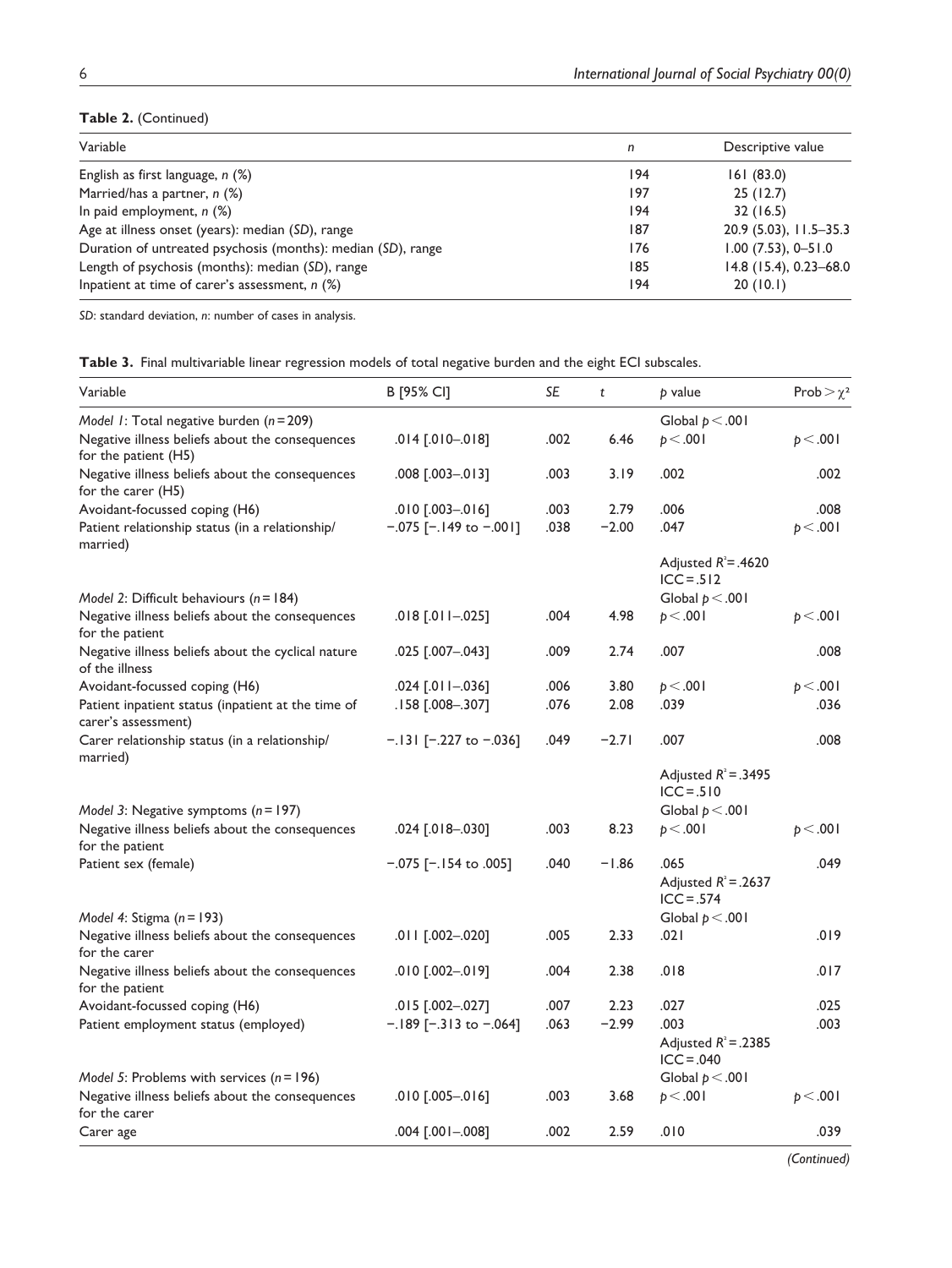## **Table 3.** (Continued)

| Variable                                                           | B [95% CI]               | SE   | t       | $p$ value                                      | Prob $>\chi^2$ |
|--------------------------------------------------------------------|--------------------------|------|---------|------------------------------------------------|----------------|
| Problem-focussed coping                                            | $.010$ $[.003 - .017]$   | .003 | 2.94    | .004                                           | .007           |
| Carer employment status (employed)                                 | .113 [.040-.185]         | .037 | 3.07    | .002                                           | .006           |
|                                                                    |                          |      |         | Adjusted $R^2$ = .1483<br>$ICC = .206$         |                |
| Model 6: Effect on family $(n = 181)$                              |                          |      |         | Global $p < .001$                              |                |
| Negative illness beliefs about the consequences<br>for the patient | $.015$ $[.009 - .021]$   | .003 | 4.96    | p < .001                                       | p < .001       |
| Avoidant-focussed coping (H6)                                      | .020 [.009-.032]         | .006 | 3.44    | .001                                           | .002           |
| Carer age                                                          | $-.004$ [-.008 to -.001] | .002 | $-2.34$ | .020<br>Adjusted $R^2 = .2271$<br>$ICC = .064$ | .008           |
| Model 7: Dependency $(n = 195)$                                    |                          |      |         | Global $p < .001$                              |                |
| Negative illness beliefs about the consequences<br>for the carer   | $.010$ $-.003 - .016$ ]  | .003 | 2.94    | .004                                           | .003           |
| Negative illness beliefs about the consequences<br>for the patient | $.010$ $[.005 - .016]$   | .003 | 3.54    | p < .001                                       | p < .001       |
| Carer face-to-face contact                                         | .001 [.000-.002]         | .000 | 2.71    | .007                                           | .007           |
| Patient employment status (employed)                               | $-.118$ [-.201 to -.035] | .042 | $-2.81$ | .005                                           | .004           |
|                                                                    |                          |      |         | Adjusted $R^2$ = .2989<br>$ICC = .522$         |                |
| Model 8: Loss $(n = 194)$                                          |                          |      |         | Global $p < 0001$                              |                |
| Negative illness beliefs about the consequences<br>for the patient | .012 [.007 -.017]        | .003 | 4.68    | p < .001                                       | .005           |
| Avoidant-focussed coping (H6)                                      | $.021$ $[.012-.031]$     | .005 | 4.42    | p < .001                                       | p < .001       |
| Patient employment status (employed)                               | $-.104$ [-.198 to -.011] | .047 | $-2.21$ | .029                                           | .003           |
| Emotion-focussed coping                                            | .006 [.000 - 011]        | .003 | 1.97    | .050                                           | .040           |
| Patient relationship status (in a relationship/<br>married)        | $-.117$ [-.229 to -.005] | .057 | $-2.07$ | .040                                           | .037           |
|                                                                    |                          |      |         | Adjusted $R^2$ = .2976<br>$ICC = 102$          |                |
| Model 9: Need to backup $(n = 198)$                                |                          |      |         | Global $p < .001$                              |                |
| Negative illness beliefs about the consequences<br>for the carer   | .009 [.002-.015]         | .003 | 2.51    | .013                                           | .012           |
| Negative illness beliefs about the consequences<br>for the patient | .009 [.003-.015]         | .003 | 2.92    | .004                                           | .004           |
| Patient employment status (employed)                               | $-.102$ [-.192 to -.011] | .046 | $-2.21$ | .028                                           | .040           |
| Emotion-focussed coping                                            | .009 [.003-.014]         | .003 | 3.16    | .002<br>Adjusted $R^2$ = .2637<br>$ICC = .735$ | .030           |

*n*=number of cases in analysis; B=beta value; CI=95% confidence interval; *SE*=standard error; *t*=*t*-test statistic; prob>χ²=Wald (LRT) statistic; H5=supports hypothesis 5; H6=supports hypothesis 6.

stigma, effects on family and loss). Patient employment status predicted four types of burden (stigma, dependency, loss and a need to backup). Carer age predicted two types of burden (problems with services and effect on family), as did patient relationship status (total negative burden and loss) and emotion-focussed coping (loss and need to backup). The remaining seven variables were associated with one type of carer burden: patient inpatient status, patient sex, carer relationship status, carer employment status, carer face-to face contact, problem-focussed coping and carer beliefs in a cyclical illness.

# **Discussion**

## *Comparison with previous literature*

With regard to our sample characteristics and contrary to previous research (Addington et al., 2003; Boydell et al., 2014), we did not find any significant relationships between total carer burden and the following variables: patient age, patient diagnosis and patient illness onset age.

With regard to illness beliefs and consistent with previous research (Onwumere et al., 2008), carers who perceived greater negative consequences of the illness for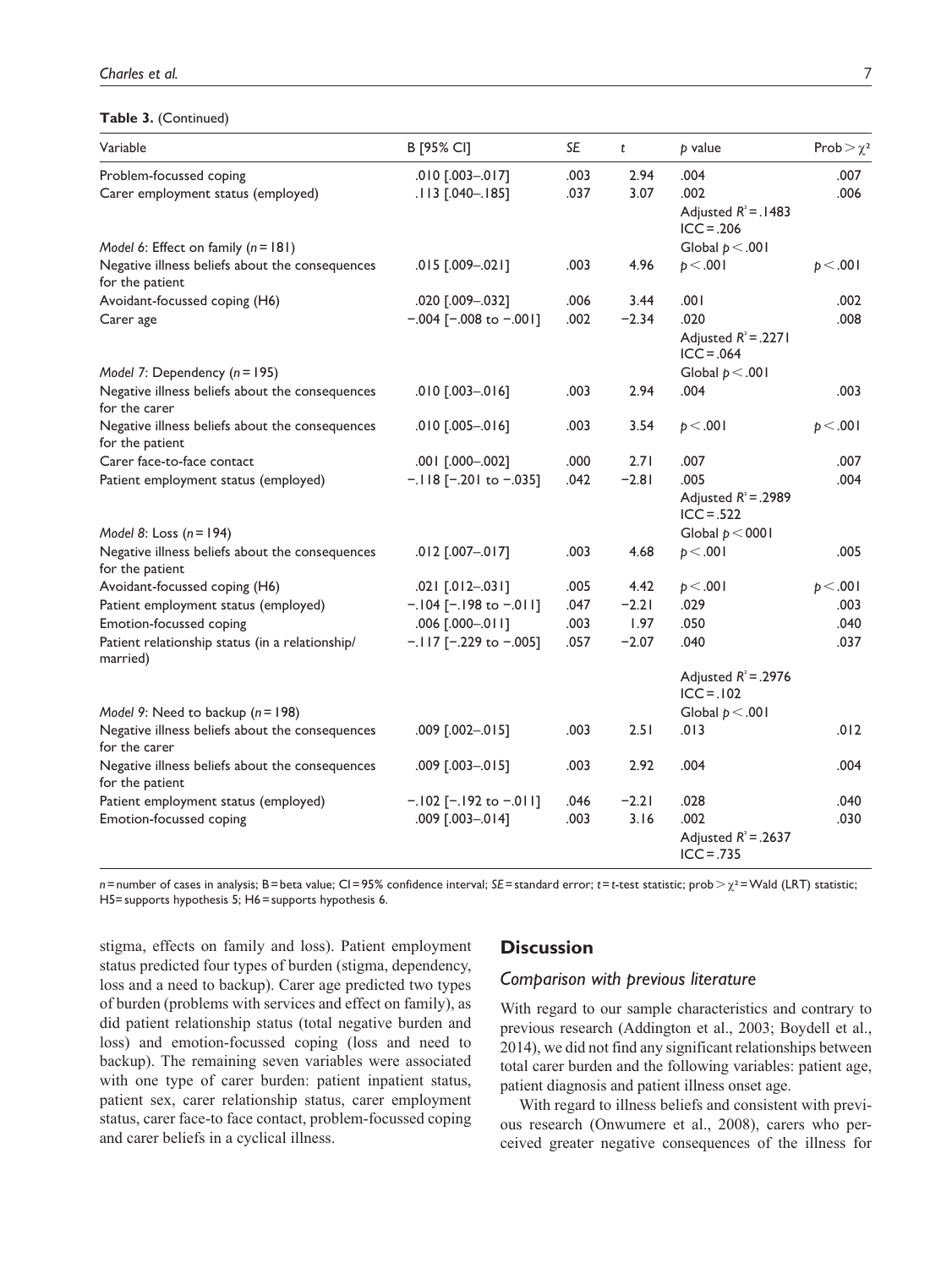both themselves and the patient, reported higher levels of burden. However, contrary to previous research (Onwumere et al., 2008), we did not find a significant relationship between carer perceptions of a longer illness timeline and burden.

In terms of coping styles, consistent with previous research (Cotton et al., 2013; Hinrichsen & Lieberman, 1999; Onwumere et al., 2011; Scazufca & Kuipers, 1999), we found that carers who employed more avoidant-focussed coping styles reported greater burden, and specifically in the domains of difficult behaviours, stigma, the effect on family and loss. Contrary to previous research (Cotton et al., 2013), we did not find a significant relationship between avoidantfocussed coping and burden by negative symptoms, problem with services, dependency or a need for backup. We also did not find a significant relationship between emotionfocussed coping and the following variables: total negative burden, burden by dependency and burden by the effect on family (cf. Möller-Leimkühler, 2005; Tennakoon et al., 2000). Furthermore, we did not find a significant relationship between problem-focussed coping and burden by the effect on family (cf. Tennakoon et al., 2000).

# *Clinical and theoretical implications*

Given their substantial contribution in optimising patient outcomes, recommendations to offer treatment and support to carers of individuals with psychosis is now included in the National Institute for Health and Care Excellence (2014) treatment guidelines. Yet, carers have often voiced feeling marginalised, neglected and excluded by mental health services (Cree et al., 2015; Giacco et al., 201). Careful consideration of how services might effectively address the needs of carers is evidently required and should be prioritised. We would argue for a more systematic and informed approach when supporting carers, especially considering the chronicity of psychotic disorders and the negative impact the illness may have on their own wellbeing and health status.

Our findings would suggest that carers would benefit from being screened for burden responses at the onset of patient psychosis. Identifying carers vulnerable to a conceivably preventable morbidity is crucial given that carers have been shown to access their GPs less than non-carer groups, and as a consequence, their needs may go unrecognised (McCrone et al., 2005). However, in a climate of increasing service pressures, prioritisation of carer assessments may be required. Our findings can be used to inform this process. Each of the eight sample characteristics predictive of higher carer burden in this study (carer employment status, carer relationship status, carer age, patient relationship status, patient employment status, patient sex, patient inpatient status and hours of face-to-face contact) can be viewed as independent risk factors, and prioritisation of assessments may be considered depending on

number of co-existing risk factors a carer presents. Psychological interventions offered thereafter would require recognition of the carer's ongoing and valued contribution and careful consideration of strategies to optimise both carer and patient outcomes. All carers should be provided with balanced information related to the potential challenges they may experience as part of their caregiving role, including the impact this role may have on their own health status. This may help to emphasise the importance of seeking help and engaging with services at an early stage and may also provide a gateway for clinicians to highlight and offer any suitable services that are already in place. Identifying and normalising the challenging aspects of the caregiving role may also help to counteract unhelpful or negative beliefs about their ability to cope and could possibly reduce the likelihood of inauspicious comparisons to others. Following this, carers could be encouraged to evaluate − and potentially alter − unhelpful illness beliefs and coping strategies related to their caregiving role, in favour of more adaptive responses and coping strategies. As mirrored in our results, particular attention should be paid to negative beliefs about the consequences of the illness for themselves and the patient, as well as behavioural avoidance, as these variables were most commonly associated with burden outcomes.

In conjunction, referring patients to employment and voluntary services is also strongly encouraged and should be continually emphasised by services. Indeed, previous research has shown that the onset of psychosis is frequently associated with a considerable decline in employment, especially following contact with mental health services (Rinaldi et al., 2010). This is in part due to cautious messages from mental health professionals about the risk of potential relapse (Bassett et al., 2001). Yet individuals with psychosis often identify employment as one of their main goals and view the ability to find a job or return to work as a marker of their recovery (Rinaldi et al., 2010; Secker et al., 2001). As such, employment can signify structure and purpose enabling patients to take on a stigmafree role that is associated with a positive identity (Rinaldi et al., 2010), which may, in turn, further help to improve carergiver outcomes.

## *Strengths and limitations*

Where our predictors are concerned, this study contains the largest and most ethnically diverse sample to date, and is the only one to assess a wide range of illness beliefs, as measured by the IPQS-RV. Our study is also one of the few to assess multiple carers per patient and to statistically control by using a multilevel analysis. However, our study is not without limitations. First, corrections for multiple testing were not applied, which may have introduced Type I errors. Second, the inherent limitations of self-reported data must be recognised as well as the absence of an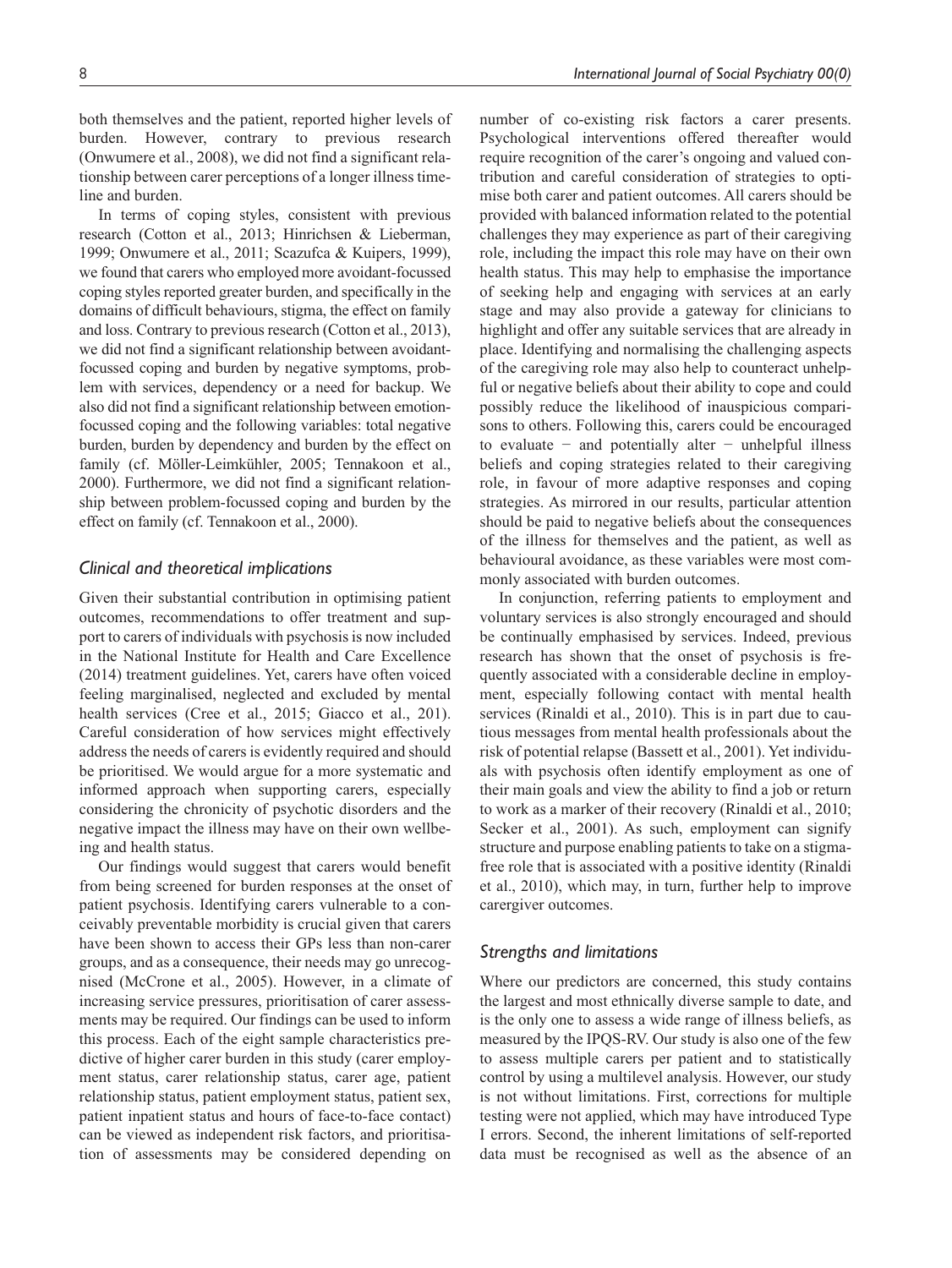independent observer. Consideration must also be given to the fact that the subsequent journey and presentation of burden may vary between carers. Finally, the cross-sectional design of the study does not allow conclusions to be drawn about the way in which burden varies over time. As caring for an individual with psychosis is a chronic stressor (Poon et al., 2017), it is important that a time perspective is included to address questions pertaining to causality.

## *Future research*

Future research should seek to replicate these results using different carer populations. As the percentage of variance explained by the identified predictors was relatively low in all of our multivariable models (14.83%–46.20%), research may also consider exploration of a wider range of sample characteristics (e.g. patient and carer educational attainment), or other psychological factors (e.g. carer beliefs about the causes of the illness) which might also predict carer burden. Future research should also seek to employ a longitudinal, multi-measurement point design which would be better equipped to capture the developmental trajectory and maintenance of carer burden over time. Additional inclusion of open-ended questions would allow for a more detailed and informed understanding of carer burden ontology and may also identify ways in which services can further help people who find themselves in a caregiving role.

# **Conclusion**

Our findings highlight a need to screen carers for burden responses at the onset of psychosis and can be used to inform prioritisation of clinical assessments by highlighting those 'at-risk' of experiencing burden. Unhelpful illness beliefs and coping strategies may be targeted as part of therapeutic intervention, though further research is required to confirm present findings and to assess the developmental trajectory of carer burden over time.

#### **Authors' Note**

Presented at the British Association for Behavioural & Cognitive Psychotherapies (BABCP) annual conference, 2019.

#### **Acknowledgements**

The authors are grateful to all of the carers and patients who took part in the study. The authors also thank Alastair Penman, Krishan Sahota, Chris Ugochukwu, Leanne Frizzel, Mellisha Padayatchi, and Emily Hickson.

## **Conflict of interest**

The author(s) disclosed receipt of the following financial support for the research, authorship and/or publication of this article: James Kirkbride was supported by a Sir Henry Dale Fellowship jointly funded by the Wellcome Trust and the Royal Society

(grant number: 101272/Z/13/Z) and by the National Institute for Health Research, University College London Hospital, Biomedical Research Centre. This work was also supported by a grant from the North London Clinical Research Network (Noclor) to David Raune.

## **Funding**

The author(s) disclosed receipt of the following financial support for the research, authorship and/or publication of this article: This work was supported by a grant from the North London Clinical Research Network (NOCLOR) to Dr David Raune. For Juliana Onwumere, this article represents independent research (part) funded by the National Institute for Health Research (NIHR) Biomedical Research Centre at South London and Maudsley NHS Foundation Trust and King's College London. The views expressed are those of the author(s) and not necessarily those of the NHS, the NIHR or the Department of Health.

## **ORCID iDs**

Shereen Charles **b** <https://orcid.org/0000-0001-7842-2332> Juliana Onwumere **D** <https://orcid.org/0000-0001-7119-7451>

#### **References**

- Addington, J., Addington, D., Jones, B., & Ko, T. (2001). Family intervention in an early psychosis program. *Psychiatric Rehabilitation Skills*, *5*, 272–286.
- Addington, J., Coldham, E., Jones, B., Ko, T., & Addington, D. (2003). The first episode of psychosis: The experience of relatives. *Acta Psychiatrica Scandinavica*, *108*, 285–289.
- Alvarez-Jimenez, M., Priede, A., Hetrick, S., Bendall, S., Killackey, E., Parker, A., . . .Gleeson, J. F. (2012). Risk factors for relapse following treatment for first episode psychosis: A systematic review and meta-analysis of longitudinal studies. *Schizophrenia Research*, *139*, 116–128.
- Barrowclough, C., Gooding, P., Hartley, S., Lee, G., & Lobban, F. (2014). Factors associated with distress in relatives of a family member experiencing recent-onset psychosis. *The Journal of Nervous and Mental Disease*, *202*, 40–46.
- Barrowclough, C., Lobban, F., Hatton, C., & Quinn, J. (2001). An investigation of models of illness in carers of schizophrenia patients using the Illness Perception Questionnaire. *British Journal of Clinical Psychology*, *40*, 371–385.
- Barrowclough, C., & Parle, M. (1997). Appraisal, psychological adjustment and expressed emotion in relatives of patients suffering from schizophrenia. *British Journal Ofpsychiatry*, *171*, 26–30.
- Barton, K., & Jackson, C. (2008). Reducing symptoms of trauma among carers of people with psychosis: Pilot study examining the impact of writing about caregiving experiences. *Australian & New Zealand Journal of Psychiatry*, *42*, 693–701.
- Bassett, J., Lloyd, C., & Bassett, H. (2001). Work issues for young people with psychosis: Barriers to employment. *British Journal of Occupational Therapy*, *64*, 66–72.
- Baumstarck, K., Alessandrini, M., Hamidou, Z., Auquier, P., Leroy, T., & Boyer, L. (2017). Assessment of coping: A new French four-factor structure of the brief COPE inventory. *Health and Quality of Life Outcomes*, *15*, 8. [https://doi.](https://doi.org/10.1186/s12955-016-0581-9) [org/10.1186/s12955-016-0581-9](https://doi.org/10.1186/s12955-016-0581-9)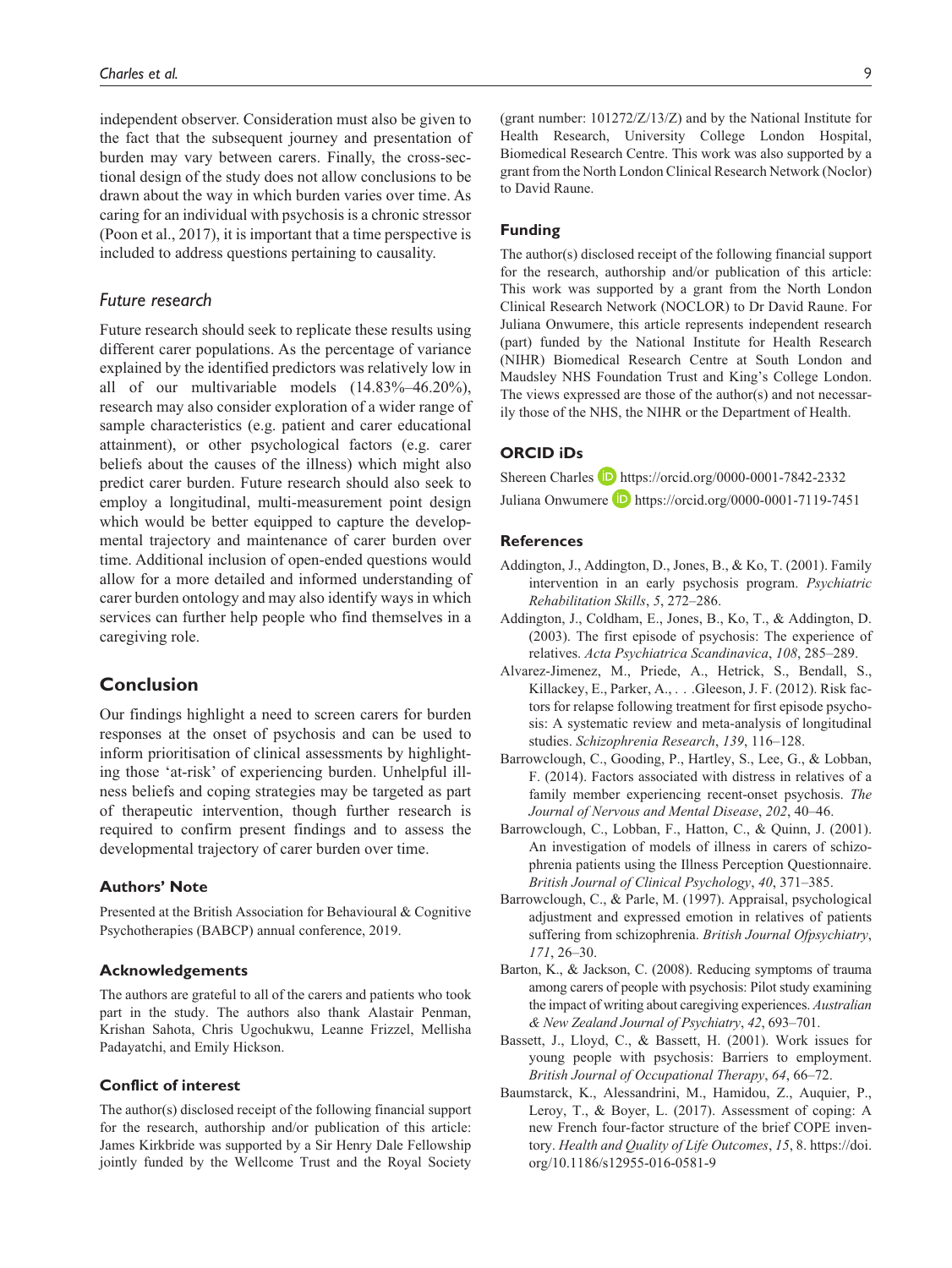- Boydell, J., Onwumere, J., Dutta, R., Bhavsar, V., Hill, N., Morgan, C., . . .Fearon, P. (2014). Caregiving in firstepisode psychosis: Social characteristics associated with perceived 'burden' and associations with compulsory treatment. *Early Intervention in Psychiatry*, *8*, 122–129.
- Carver, C., & Scheier, M. (1994). Situational coping and coping dispositions in a stressful transaction. *Journal of Personality and Social Psychology*, *6*, 6184–6195.
- Carver, C., Scheier, M., & Weintraub, J. (1989). Assessing coping strategies: A theoretically based approach. *Journal of Personality and Social Psychology*, *56*, 267–283.
- Cotton, S., McCann, T., Gleeson, J., Crisp, K., Murphy, B., & Lubman, D. (2013). Coping strategies in carers of young people with a first episode of psychosis. *Schizophrenia Research*, *146*, 118–124.
- Cree, L., Brooks, H., Berzins, K., Fraser, C., Lovell, K., & Bee, P. (2015). Carers' experiences of involvement in care planning: A qualitative exploration of the facilitators and barriers to engagement with mental health services. *BMC Psychiatry*, *15*.<https://doi.org/10.1186/s12888-015-0590-y>
- Fortune, D., Smith, J., & Garvey, K. (2005). Perceptions of psychosis, coping, appraisals, and psychological distress in the relatives of patients with schizophrenia: An exploration using self-regulation theory. *British Journal of Clinical Psychology*, *44*, 319–331.
- Fridgen, G., Aston, J., Gschwandtner, U., Pflueger, M., Zimmermann, R., Studerus, E., . . .Riecher-Rössler, A. (2012). Help-seeking and pathways to care in the early stages of psychosis. *Social Psychiatry and Psychiatric Epidemiology*, *48*, 1033–1043.
- Gerson, R., Wong, C., Davidson, L., Malaspina, D., McGlashan, T., & Corcoran, C. (2011). Self-reported coping strategies in families of patients in early stages of psychotic disorder: An exploratory study. *Early Intervention in Psychiatry*, *5*, 76–80.
- Giacco, D., Dirik, A., Kaselionyte, J., & Priebe, S. (2017). How to make carer involvement in mental health inpatient units happen: A focus group study with patients, carers and clinicians. *BMC Psychiatry*, *17*, 101. [https://doi.org/10.1186/](https://doi.org/10.1186/s112888-017-1259-5) [s112888-017-1259-5](https://doi.org/10.1186/s112888-017-1259-5)
- Hamaie, Y., Ohmuro, N., Katsura, M., Obara, C., Kikuchi, T., Ito, F., . . .Kazunori, M. (2016). Correction: Criticism and depression among the caregivers of at-risk mental state and first-episode psychosis patients. *PLOS ONE*, *11*, Article e0149875. [https://doi.org/10.1371/journal.](https://doi.org/10.1371/journal.pone.0149875) [pone.0149875](https://doi.org/10.1371/journal.pone.0149875)
- Hinrichsen, G., & Lieberman, J. (1999). Family attributions and coping in the prediction of emotional adjustment in family members of patients with first-episode schizophrenia. *Acta Psychiatrica Scandinavica*, *100*, 359–366.
- Hoenig, J., & Hamilton, M. W. (1966). The schizophrenic patient in the community and his effect on the household. *International Journal of Social Psychiatry*, *12*, 165–176.
- Jansen, J., Haahr, U., Harder, S., Trauelsen, A., Lyse, H., Pedersen, M., & Simonsen, E. (2015). Caregiver distress in first-episode psychosis: The role of subjective appraisal, over-involvement and symptomatology. *Social Psychiatry and Psychiatric Epidemiology*, *50*, 371–378.
- Kuipers, E., Watson, P., Onwumere, J., Bebbington, P., Dunn, G., Weinman, J., . . .Garety, P. (2007). Discrepant illness

perceptions, affect and expressed emotion in people with psychosis and their carers. *Social Psychiatry and Psychiatric Epidemiology*, *42*, 277–283.

- Lazarus, R. S., & Folkman, S. (1984). *Stress, appraisal, and coping*. Springer.
- Lobban, F., Barrowclough, C., & Jones, S. (2005). Assessing cognitive representations of mental health problems. II. The illness perception questionnaire for schizophrenia: Relatives' version. *British Journal of Clinical Psychology*, *44*, 163–179.
- McCrone, P., Szmukler, G., & Kuipers, E. (2005). Service use and cost associated with caring for people with serious mental illness. *Journal of Mental Health*, *1*, 437–447.
- Möller-Leimkühler, A. (2005). Burden of relatives and predictors of burden. Baseline results from the Munich 5-yearfollow-up study on relatives of first hospitalized patients with schizophrenia or depression. *European Archives of Psychiatry and Clinical Neuroscience*, *255*, 223–231.
- Möller-Leimkühler, A., & Obermeier, M. (2008). Predicting caregiver burden in first admission psychiatric patients. *European Archives of Psychiatry and Clinical Neuroscience*, *258*, 406–413.
- Montgomery, R., Gonyea, J., & Hooyman, N. (1985). Caregiving and the experience of subjective and objective burden. *Family Relations*, *34*, 19–26.
- National Institute for Health and Care Excellence. (2014). *Psychosis and schizophrenia in adults: Prevention and management* (NICE Quality Standard No.178). [https://](https://www.nice.org.uk/guidance/cg178) [www.nice.org.uk/guidance/cg178](https://www.nice.org.uk/guidance/cg178)
- Onwumere, J., Kuipers, E., Bebbington, P., Dunn, G., Fowler, D., Freeman, D., . . .Garety, P. (2008). Caregiving and Illness Beliefs in the Course of Psychotic Illness. *The Canadian Journal of Psychiatry*, *53*, 460–468.
- Onwumere, J., Kuipers, E., Bebbington, P., Dunn, G., Freeman, D., Fowler, D., & Garety, P. (2011). Coping Styles in Carers of People with Recent and Long-Term Psychosis. *The Journal of Nervous and Mental Disease*, *199*, 423–424.
- Onwumere, J., Sirykaite, S., Schulz, J., Man, E., James, G., Afsharzadegan, R., . . .Raune, D. (2018). Understanding the experience of 'burnout' in first-episode psychosis carers. *Comprehensive Psychiatry*, *83*, 19–24.
- Patel, M., Chawla, R., Krynicki, C., Rankin, P., & Upthegrove, R. (2014). Health beliefs and carer burden in first episode psychosis. *BMC Psychiatry*, *14*, 171.
- Patterson, P., Birchwood, M., & Cochrane, R. (2005). Expressed emotion as an adaptation to loss. *British Journal of Psychiatry*, *187*, s59–s64.
- Poon, A., Harvey, C., Mackinnon, A., & Joubert, L. (2017). A longitudinal population-based study of carers of people with psychosis. *Epidemiology and Psychiatric Sciences*, *26*, 265–275.
- Raune, D., & Kuipers, E. (2000). The early development of expressed emotion and burden in the families of first-onset psychosis in early intervention. In M. Birchwood, D. Fowler & C. Jackson (Eds.), *Early intervention in psychosis: A guide to concepts, evidence and interventions* (pp. 128– 142). John Wiley.
- Raune, D., Kuipers, E., & Bebbington, P. (2004). Expressed emotion at first-episode psychosis: Investigating a carer appraisal model. *British Journal of Psychiatry*, *184*, 321–326.